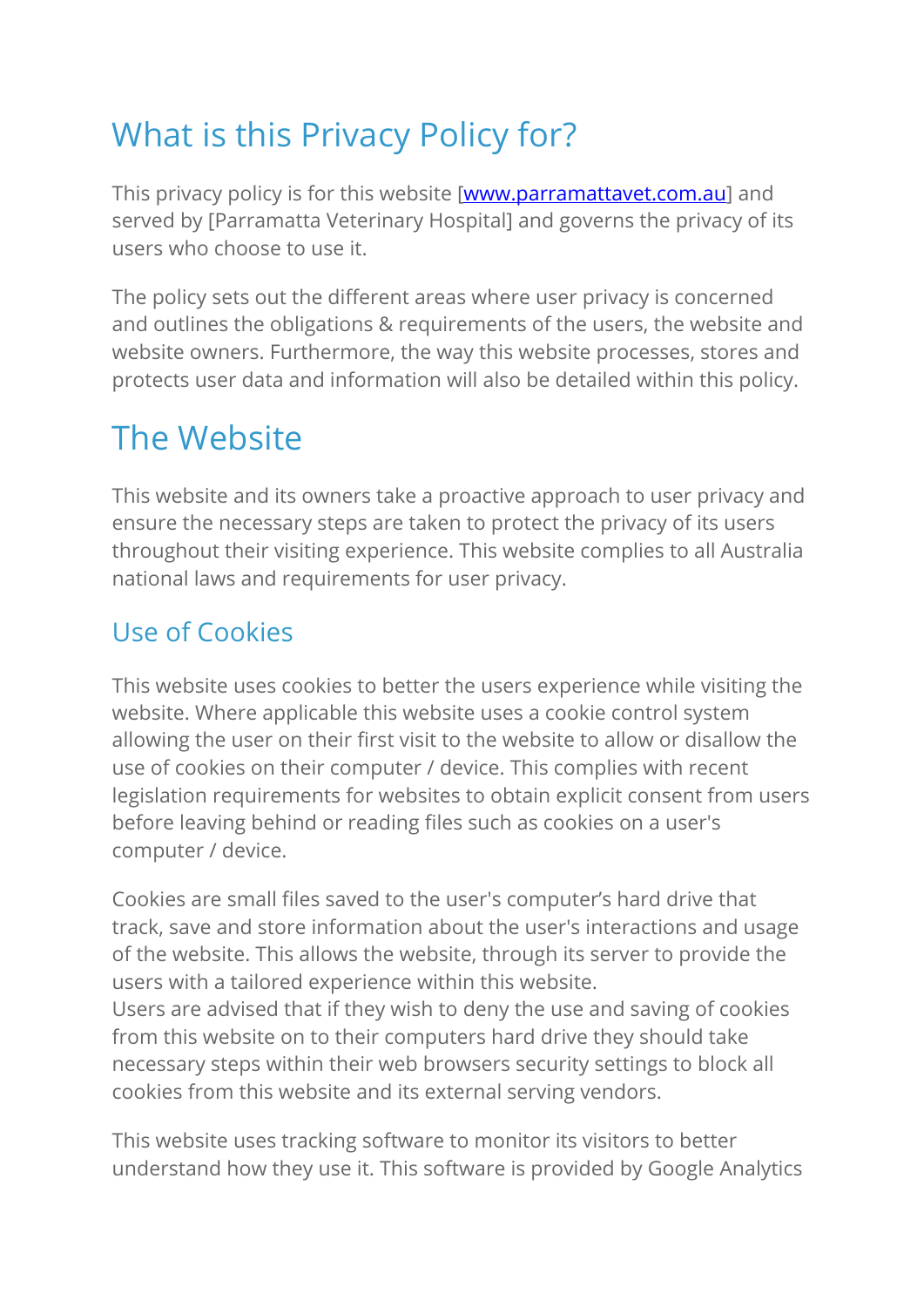which uses cookies to track visitor usage. The software will save a cookie to your computer's hard drive in order to track and monitor your engagement and usage of the website, but will not store, save or collect personal information. You can read Google's privacy policy here for further information [ http://www.google.com/privacy.html ].

Other cookies may be stored to your computer's hard drive by external vendors when this website uses referral programs, sponsored links or adverts. Such cookies are used for conversion and referral tracking and typically expire after 30 days, though some may take longer. No personal information is stored, saved or collected.

### Contact & Communication

Users contacting this website and/or its owners do so at their own discretion and provide any such personal details requested at their own risk. Your personal information is kept private and stored securely until a time it is no longer required or has no use, as detailed in the **Privacy Act** 1988 (Privacy Act). Every effort has been made to ensure a safe and secure form to email submission process but advise users using such form to email processes that they do so at their own risk.

This website and its owners use any information submitted to provide you with further information about the products / services they offer or to assist you in answering any questions or queries you may have submitted. This includes using your details to subscribe you to any email newsletter program the website operates but only if this was made clear to you and your express permission was granted when submitting any form to email process. Or whereby you the consumer have previously purchased from or enquired about purchasing from the company a product or service that the email newsletter relates to. This is by no means an entire list of your user rights in regard to receiving email marketing material. Your details are not passed on to any third parties.

## Email Newsletter

This website operates an email newsletter program, used to inform subscribers about products and services supplied by this website. Users can subscribe through an online automated process should they wish to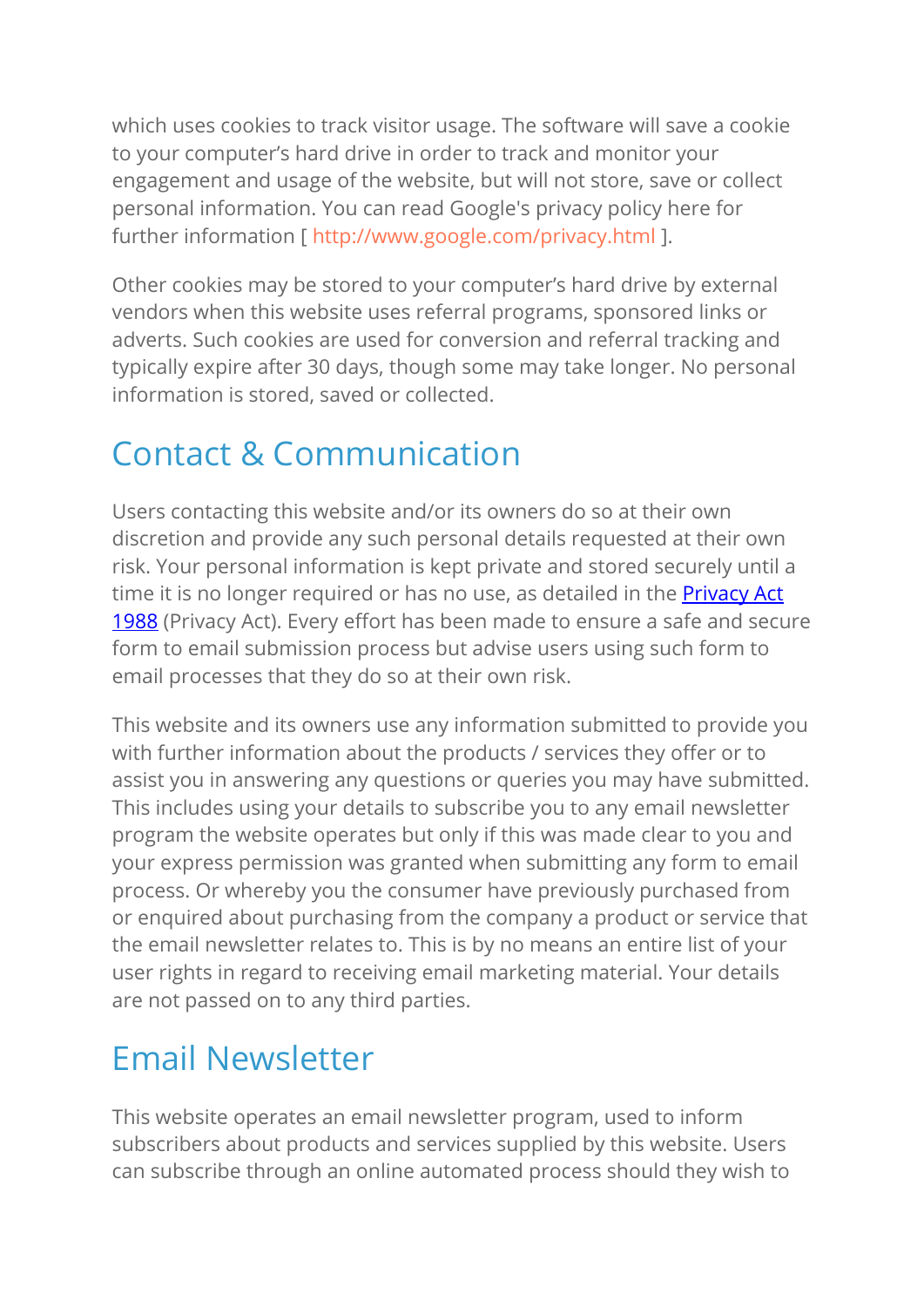do so but do so at their own discretion. Some subscriptions may be manually processed through prior written agreement with the user.

Subscriptions are taken in compliance with the Spam **Act** 2003. All personal details relating to subscriptions are held securely and in accordance with the Privacy Act 1998. No personal details are passed on to third parties nor shared with companies / people outside of the company that operates this website. Under the Privacy Act 1998 you may request a copy of personal information held about you by this website's email newsletter program. A small fee will be payable. If you would like a copy of the information held on you please write to the business address at the bottom of this policy.

Email marketing campaigns published by this website or its owners may contain tracking facilities within the actual email. Subscriber activity is tracked and stored in a database for future analysis and evaluation. Such tracked activity may include; the opening of emails, forwarding of emails, the clicking of links within the email content, times, dates and frequency of activity [this is by no far a comprehensive list].

This information is used to refine future email campaigns and supply the user with more relevant content based around their activity.

In compliance with Spam Act 2003 subscribers are given the opportunity to un-subscribe at any time through an automated system. This process is detailed at the footer of each email campaign. If an automated unsubscription system is unavailable clear instructions on how to unsubscribe will by detailed instead.

#### External Links

Although this website only looks to include quality, safe and relevant external links, users are advised adopt a policy of caution before clicking any external web links mentioned throughout this website. (External links are clickable text / banner / image links to other websites.)

The owners of this website cannot guarantee or verify the contents of any externally linked website despite their best efforts. Users should therefore note they click on external links at their own risk and this website and its owners cannot be held liable for any damages or implications caused by visiting any external links mentioned.